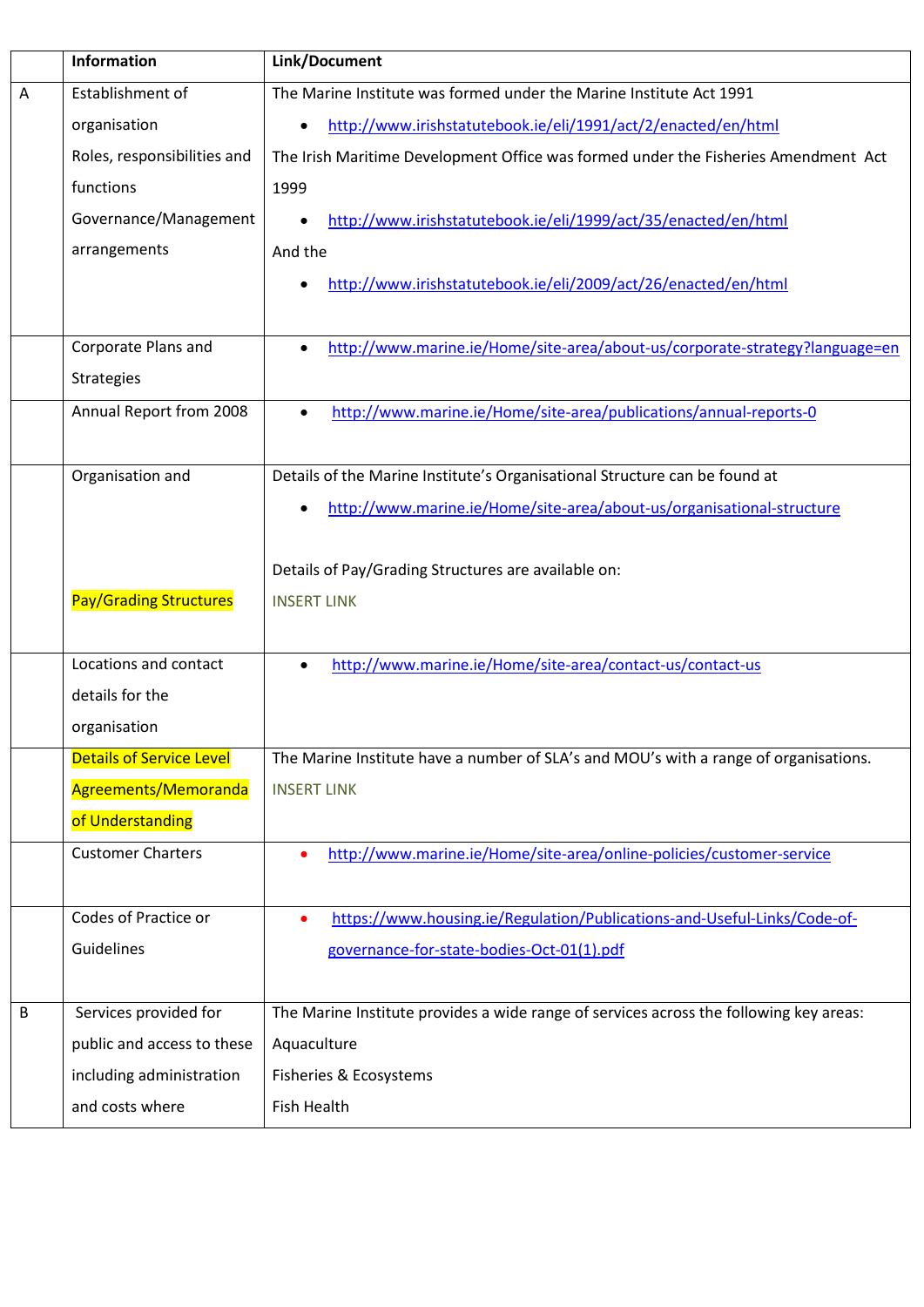| appropriate             | Seafood Safety                                                                     |
|-------------------------|------------------------------------------------------------------------------------|
|                         | <b>Marine Environment</b>                                                          |
|                         | Oceanography                                                                       |
|                         | <b>Education &amp; Outreach</b>                                                    |
|                         | Research & Funding                                                                 |
|                         | Data Services                                                                      |
|                         | Shipping, Maritime & Ports                                                         |
|                         | <b>Seabed Mapping</b>                                                              |
|                         | Further information of these areas can be found at the following links:            |
|                         | http://www.marine.ie/Home/site-area/areas-activity/areas-activity<br>$\bullet$     |
|                         | http://www.marine.ie/Home/site-area/research-funding/research-funding<br>$\bullet$ |
|                         | http://www.marine.ie/Home/site-area/data-services/marine-data-centre<br>$\bullet$  |
|                         | http://www.marine.ie/Home/site-area/infrastructure-facilities/infrastructure-      |
|                         | facilities                                                                         |
|                         |                                                                                    |
|                         | Details on research funding can be found at the following link:                    |
|                         | http://www.marine.ie/Home/site-area/research-funding/marine-research-              |
|                         | ireland/research-database                                                          |
|                         |                                                                                    |
| <b>Research Funding</b> | A summary of research funding provided can be found in the Marine Institute Annual |
|                         | Report - Appendix 1.                                                               |
|                         | http://www.marine.ie/Home/site-area/publications/annual-reports-0                  |
|                         |                                                                                    |
|                         |                                                                                    |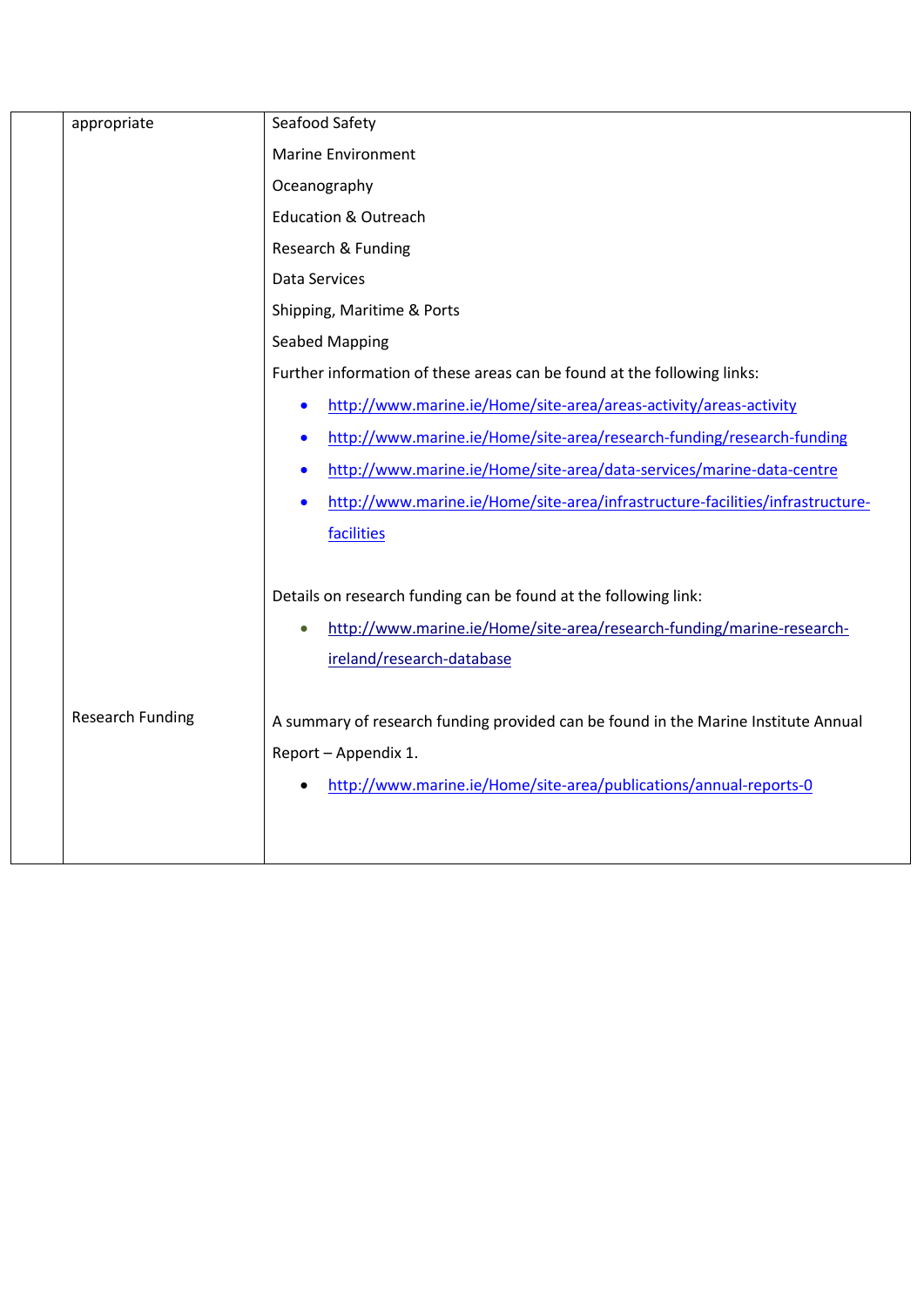| $\mathsf C$ | Decision making               | Schedule of Marine Institute Board Meetings and Agendas for meetings in 2016 can be          |
|-------------|-------------------------------|----------------------------------------------------------------------------------------------|
|             | processes and records of      | found at the link below:                                                                     |
|             | decisions                     | http://www.marine.ie/Home/site-area/about-us/marine-institute-board-meeting-<br>$\bullet$    |
|             |                               | schedule-and-agendas?language=en                                                             |
|             |                               |                                                                                              |
|             | <b>Major policy proposals</b> | Information to be provided here when major policy proposal, public consultation exercises    |
|             | including any public          | and decisions will be provided here                                                          |
|             | consultation exercises and    |                                                                                              |
|             | decisions                     |                                                                                              |
|             |                               |                                                                                              |
|             | Reports on the operation      | Marine Institute Strategic Business Plan:                                                    |
|             | of public services by the     | http://www.marine.ie/Home/site-area/about-us/corporate-strategy                              |
|             | Marine Institute including    |                                                                                              |
|             | expenditure reviews and       |                                                                                              |
|             | policy assessments            |                                                                                              |
| D           | <b>Financial statements</b>   | These can be found in the Marine Institute Annual Report                                     |
|             |                               | http://www.marine.ie/Home/site-area/publications/annual-reports-0                            |
|             |                               |                                                                                              |
|             | Major plans for Capital       | Details will be provided here for any major Capital Expenditure projects as they arise.      |
|             | Expenditure                   |                                                                                              |
|             |                               |                                                                                              |
|             | <b>Payments or Purchase</b>   | Details of all purchase orders issued by the Marine Institute can be found at                |
|             | Orders for goods and          | http://www.marine.ie/Home/site-area/about-us/purchase-orders                                 |
|             | services                      |                                                                                              |
|             |                               |                                                                                              |
|             |                               |                                                                                              |
|             | <b>Board Member</b>           | Details of Board Member Remuneration is contained in the Marine Institute Annual             |
|             | remuneration                  | Report                                                                                       |
|             |                               | http://www.marine.ie/Home/site-area/publications/annual-reports-0                            |
|             |                               |                                                                                              |
|             | Funding/Sponsorship of        | Details will be provided here for any funding/sponsorship of non-public bodies as it arises. |
|             | non-public bodies             |                                                                                              |
| E           | Procurement policies          |                                                                                              |
|             | A link to all current tender  | http://www.marine.ie/Home/site-area/about-us/tenders                                         |